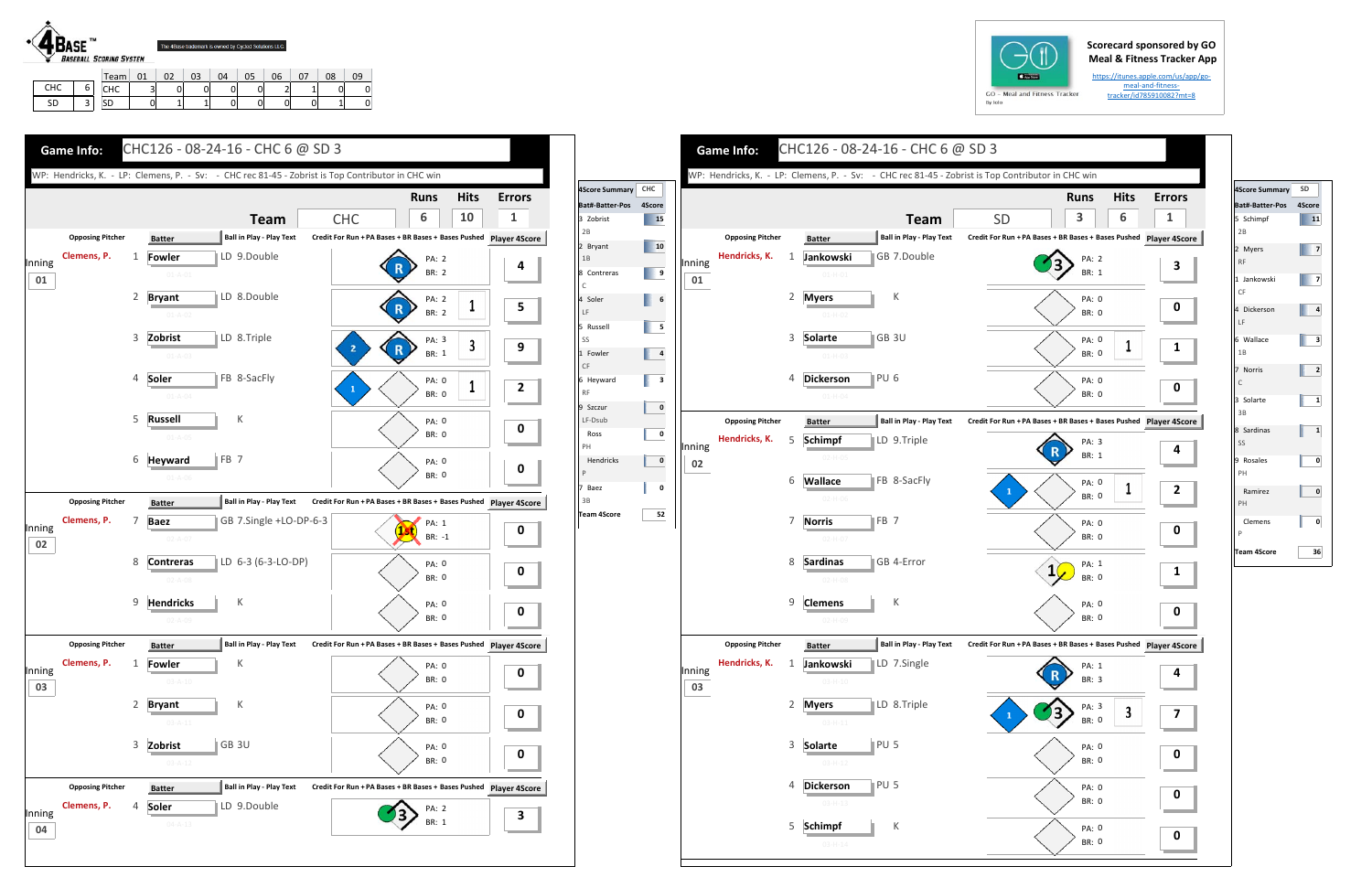## **Scorecard sponsored by GO Meal & Fitness Tracker App**

https://itunes.apple.com/us/app/go‐ meal‐and‐fitness‐ tracker/id785910082?mt=8

|        | <b>Opposing Pitcher</b> |   | <b>Batter</b>    | <b>Ball in Play - Play Text</b> | Credit For Run + PA Bases + BR Bases + Bases Pushed Player 4Score |          |
|--------|-------------------------|---|------------------|---------------------------------|-------------------------------------------------------------------|----------|
| Inning | Hendricks, K.           | 6 | Wallace          | Walk                            | PA: 1                                                             | 1        |
| 04     |                         |   | $04 - H - 15$    |                                 | <b>BR: 0</b>                                                      |          |
|        |                         | 7 | <b>Norris</b>    | К                               | PA: 0                                                             | 0        |
|        |                         |   | $04 - H - 16$    |                                 | <b>BR: 0</b>                                                      |          |
|        |                         | 8 | <b>Sardinas</b>  | К                               | <b>PA: 0</b>                                                      |          |
|        |                         |   | $04-H-17$        |                                 | <b>BR: 0</b>                                                      | 0        |
|        |                         | 9 | <b>Clemens</b>   | К                               | PA: 0                                                             |          |
|        |                         |   | $04-H-18$        |                                 | <b>BR: 0</b>                                                      | 0        |
|        | <b>Opposing Pitcher</b> |   | <b>Batter</b>    | <b>Ball in Play - Play Text</b> | Credit For Run + PA Bases + BR Bases + Bases Pushed Player 4Score |          |
| Inning | Hendricks, K.           | 1 | Jankowski        | FB <sub>8</sub>                 | PA: 0                                                             |          |
| 05     |                         |   | $05-H-19$        |                                 | <b>BR: 0</b>                                                      | 0        |
|        |                         | 2 | <b>Myers</b>     | <b>GB</b> 4-3                   | PA: 0                                                             |          |
|        |                         |   | $05-H-20$        |                                 | <b>BR: 0</b>                                                      | 0        |
|        |                         | 3 | <b>Solarte</b>   | FB 8                            | PA: 0                                                             |          |
|        |                         |   | $05-H-21$        |                                 | <b>BR: 0</b>                                                      | 0        |
|        | <b>Opposing Pitcher</b> |   | <b>Batter</b>    | <b>Ball in Play - Play Text</b> | Credit For Run + PA Bases + BR Bases + Bases Pushed Player 4Score |          |
| Inning | Hendricks, K.           | 4 | <b>Dickerson</b> | GB 1-3                          | PA: 0                                                             |          |
| 06     |                         |   | $06-H-22$        |                                 | <b>BR: 0</b>                                                      | 0        |
|        |                         | 5 | <b>Schimpf</b>   | Walk                            | PA: 1                                                             |          |
|        |                         |   | $06-H-23$        |                                 | <b>BR: 0</b>                                                      | 1        |
|        |                         | 6 | <b>Wallace</b>   | К                               | PA: 0                                                             | 0        |
|        |                         |   | $06-H-24$        |                                 | <b>BR: 0</b>                                                      |          |
|        |                         | 7 | <b>Norris</b>    | К                               | PA: 0                                                             | $\bf{0}$ |
|        |                         |   | $06-H-25$        |                                 | BR: 0                                                             |          |
|        | <b>Opposing Pitcher</b> |   | <b>Batter</b>    | <b>Ball in Play - Play Text</b> | Credit For Run + PA Bases + BR Bases + Bases Pushed Player 4Score |          |
| Inning | Cahill, T.              | 8 | <b>Sardinas</b>  | GB 1-3                          | PA: 0                                                             | 0        |
| 07     |                         |   | $07-H-26$        |                                 | BR: 0                                                             |          |
|        |                         | 9 | Ramirez          | PU <sub>1</sub>                 | PA: 0                                                             | 0        |
|        |                         |   | $07 - H - 27$    |                                 | BR: 0                                                             |          |
|        |                         | 1 | Jankowski        | GB 3U                           | PA: 0                                                             | 0        |
|        |                         |   | $07-H-28$        |                                 | BR: 0                                                             |          |
|        | <b>Opposing Pitcher</b> |   | <b>Batter</b>    | <b>Ball in Play - Play Text</b> | Credit For Run + PA Bases + BR Bases + Bases Pushed Player 4Score |          |
|        |                         |   | <b>Myers</b>     | К                               |                                                                   |          |
| Inning | Cahill, T.              | 2 |                  |                                 | PA: 0                                                             | 0        |